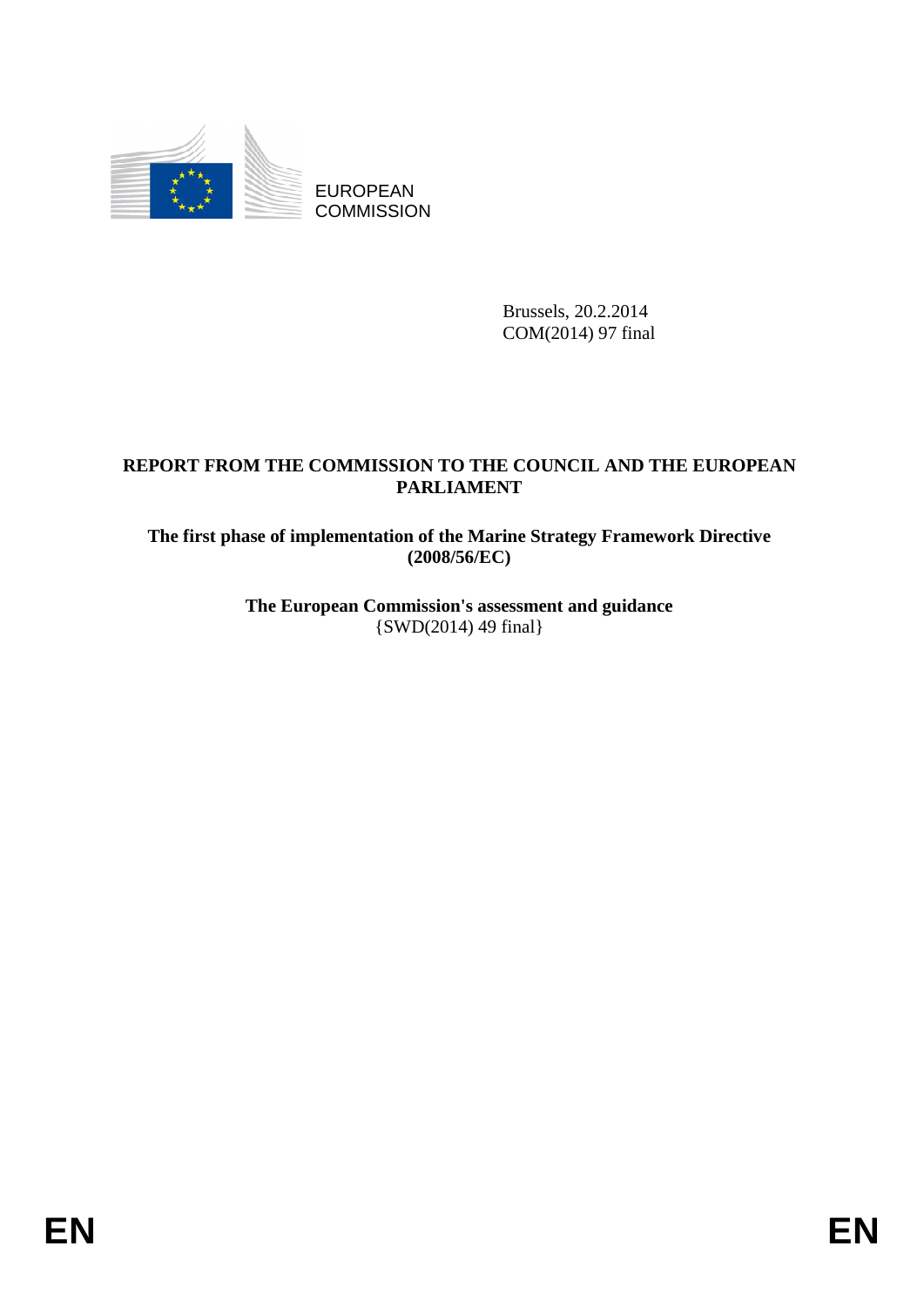### **REPORT FROM THE COMMISSION TO THE COUNCIL AND THE EUROPEAN PARLIAMENT**

### **The first phase of implementation of the Marine Strategy Framework Directive (2008/56/EC)**

#### **The European Commission's assessment and guidance**

Just over five years after the entry into force of the Marine Strategy Framework Directive (MSFD), this report marks the end of the first, ambition-setting phase of its implementation. An unprecedented data-collection and analysis exercise has been undertaken, during which Member States have provided an assessment of the state of their seas (the initial assessment), have defined what they consider to be "good environmental status" (GES) of their marine waters and have established a series of targets to bridge the gap between the current situation, and where they want to be in 2020, the date by which GES must be achieved. The exercise has provided an opportunity for a broad public debate on the protection of the marine environment, has brought together a vast amount of knowledge about our seas and oceans and triggered further regional collaboration, in particular through Regional Sea Conventions (RSCs). At the same time, the Commission's assessment of Member States' reports gives rise to concern: Member States' definition of good environmental status and the path they set out to achieve it shows overall limited ambition, often fails to take into account existing obligations and standards and lacks coherence across the Union, even between neighbouring countries within the same marine region.

By December 2013, all but a few of the Member States concerned had reported to the European Commission.<sup>1</sup> The present report reflects the fact that data is only partially available for some Member States, and that one Member State has not reported at all. The European Commission has launched infringement procedures whenever relevant. In parallel to legal action, it will consider how to communicate its assessment and guidance to the Member States not included in this report, after they have reported fully.

Based on this analysis, the present report presents guidance<sup>2</sup> in the form of recommendations to be implemented at the EU, regional, and national levels. Rather than advising to re-start the reporting exercise where shortcomings have been identified, the Commission outlines in this report and in the attached Staff Working Document, a pro-active, future-oriented approach. The aim is to provide concrete guidance on how to address the challenges identified, making the process of further implementation less costly and more efficient.

 $\frac{1}{1}$  See Commission Staff Working Document: *"First steps in the implementation of the Marine Strategy Framework Directive - Assessment in accordance with Article 12 of Directive 2008/56/EC"* for a state of play on the reporting from Member States. Member States with no coastline did not have to report under the MSFD.

As mandated by article 12 of the Marine Strategy Framework Directive.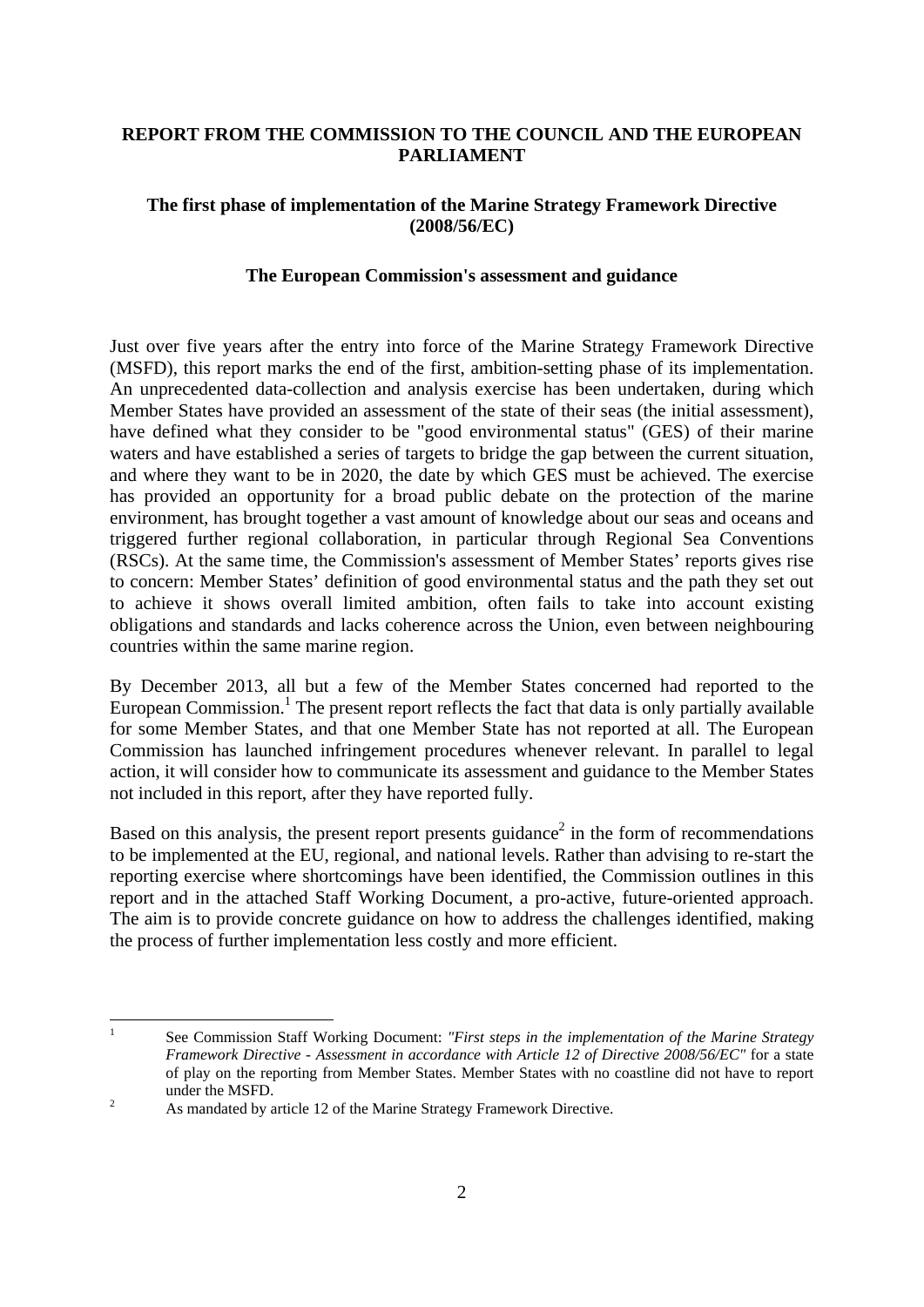The Staff Working Document<sup>3</sup> accompanying this report contains a more detailed analysis of Member States' reporting on the Directive's set of 11 qualitative descriptors of the marine environment (e.g. biodiversity, non-indigenous species, fish, health of food webs, contaminants, litter, underwater noise), together with more detailed recommendations and specific country-based assessments and recommendations. Later in 2014, the European Commission's Joint Research Centre (JRC) will develop in-depth assessments of more technical aspects of the Member States' reporting. The European Environmental Agency (EEA) will also draw conclusions on the overall state of the marine environment in Europe.

## **1. THE STATE OF THE EUROPEAN SEAS**

Together, Europe's seas exceed its land territory, hosting a rich, fragile and unique marine life, on which a lot is still unknown. Marine ecosystems face increasing pressure from human activities both on land and at sea, as 41% of the European population live in coastal regions and economic activities depending on the marine environment are growing. Member States' reports confirm that European Seas are not in "good environmental status".

There are a number of different reasons for such results, in particular:

- 39% of stocks in the Northeast Atlantic and 88% in the Mediterranean and Black Seas are still overfished and the situation is improving only slowly, <sup>4</sup>
- Pollution in the marine environment has decreased in some places but levels of nutrients and certain hazardous substances are overall still above acceptable limits. Oxygen depletion, as a result of nutrient pollution, is particularly serious in the Baltic and Black seas.
- Marine litter, mostly plastic, is a growing issue globally and in the EU. In the North Sea, over 90% of Fulmar sea birds have plastic in their stomach and on average 712 items of litter are found on 100m stretch of beach on the Atlantic Coast. The impacts of this increasing problem are manifold and their magnitude not yet fully known.
- Climate change, though not directly assessed under the MSFD, also contributes to the further degradation of marine ecosystems.

More efforts need to be made to meet the 2020 objective of reaching good environmental status as part of a complete, adequate, consistent and coherent implementation of the MSFD.

### **2. KEY PRINCIPLES OF THE ASSESSMENT**

The Commission has applied a set of principles to assess whether the information reported by Member States is a complete, adequate, consistent and coherent framework<sup>5</sup> as required under

 $\frac{1}{3}$  Commission Staff Working Document: *"First steps in the implementation of the Marine Strategy Framework Directive - Assessment in accordance with Article 12 of Directive 2008/56/EC".* <sup>4</sup>

Communication from the Commission to the Council concerning a consultation on Fishing Opportunities for 2014 COM(2013) 319 final. 5

According to Article 12 MSFD: " On the basis of all the notifications made pursuant to Articles 9(2), 10(2) and 11(3) in respect of each marine region or subregion, the Commission shall assess whether, in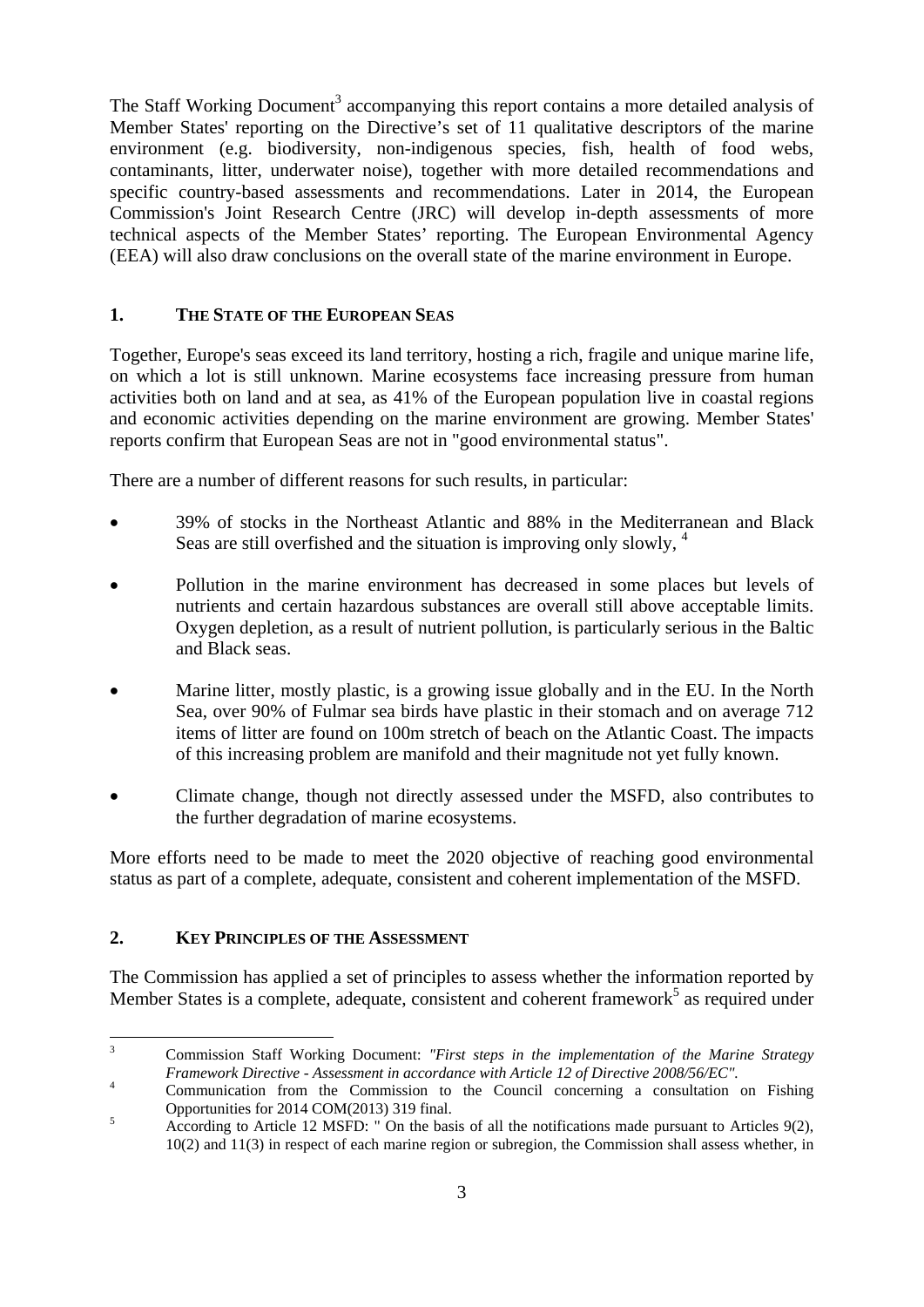article 8 (initial assessment), 9 (determination of good environmental status) and 10 (environmental targets) of the Directive. In particular, it considered whether:

- all relevant descriptors and all marine waters were covered by Member States' reports for all relevant provisions
- the determination of good environmental status (GES) was specific and quantified, making it possible to assess progress towards its realisation
- GES definitions in the same marine region or subregion were coherent with each other
- the initial assessment reflected the scientific knowledge available in the fields covered by the Directive and enabled the setting of a baseline for future reference
- targets set reflected the findings of the initial assessment and the GES definition, to enable Member States to realistically achieve GES by 2020
- Member States took into account existing EU regulations and policies relevant to the marine environment, as well as the relevant standards set in Regional Sea Conventions (RSCs) when no EU standard was available.

A series of questionnaires have detailed these principles<sup>6</sup>. Failing to meet one or several of them has led to an evaluation as "partially adequate", or "inadequate", as "not consistent" and/or as "low" or "medium" with regard to coherence. Meeting them all, even at minimum level, has led to an assessment as "adequate", ''consistent'' and ''coherent''.

Only if these latter criteria are met by all Member States, can it be determined whether policies in place are putting the EU as a whole on track to achieve "*ecologically diverse and*  dynamic oceans which are clean, healthy and productive<sup>"</sup> by 2020. This is at present not the case. A few examples illustrate the issue:

- Member States reported on different species and habitats lists, some of them ignoring those set by the Habitats Directive, some ignoring habitats present in their waters.
- Member States identified different contaminants set out on the list of priority substances under the Water Framework Directive, focussing on some and ignoring others.
- Only a few Member States clearly stated that all fish stocks should be exploited at or below maximum sustainable yield levels.

the case of each Member State, the elements notified constitute an appropriate framework to meet the requirements of this Directive and may ask the Member State concerned to provide any additional information that is available and necessary. In drawing up those assessments, the Commission shall consider the coherence of frameworks within the different marine regions or subregions and across the Community". 6

See Staff Working Document, ibid.

<sup>7</sup> MSFD, article 3.5.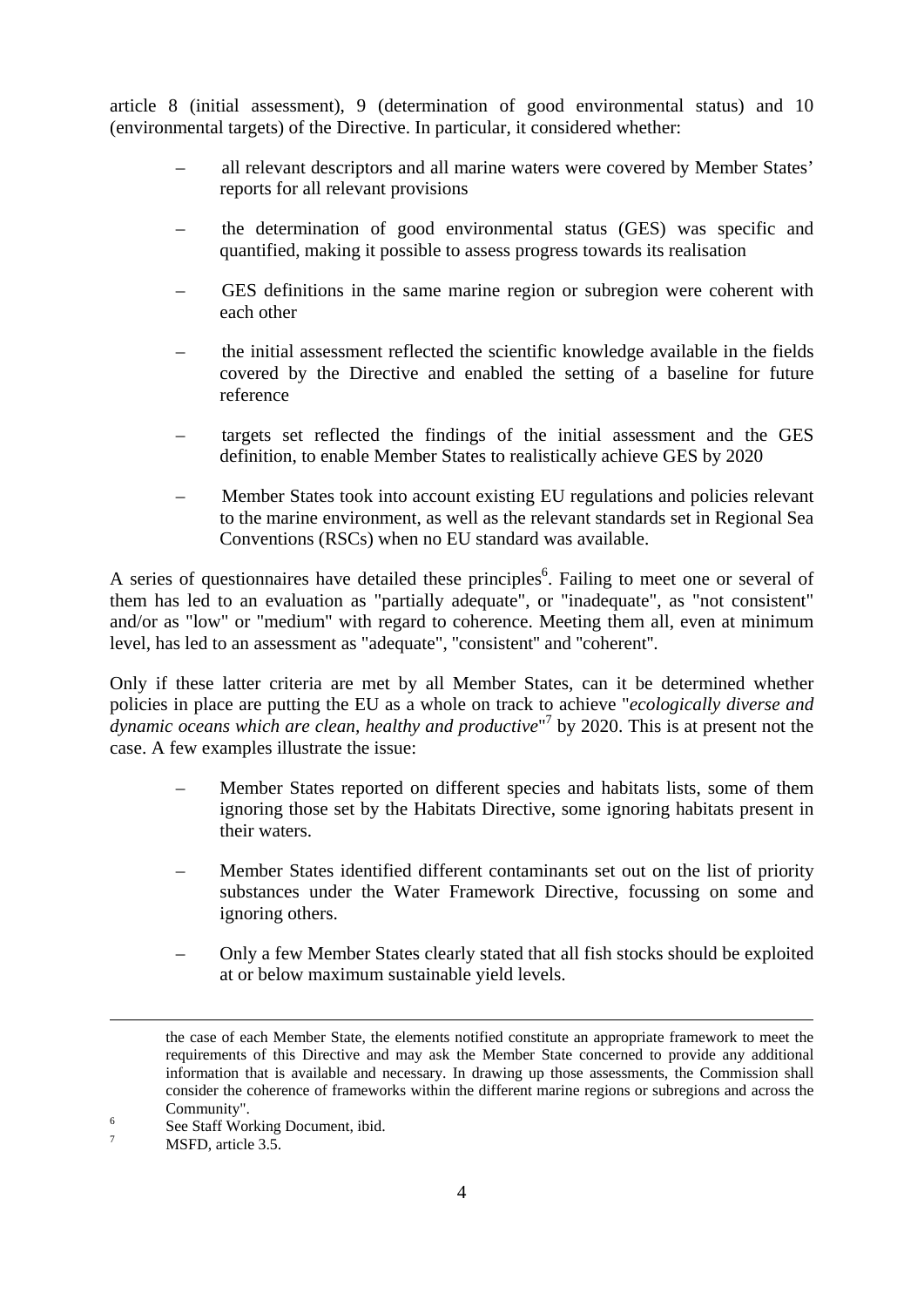The Commission's assessment should not, however, primarily be interpreted in terms of compliance with the Directive. Rather its purpose is to enable the Commission to provide guidance to Member States for the Directive's objectives to be attained and a snapshot of its implementation. Finally, while recognising that reporting is a significant undertaking for Member States, especially in view of tight deadlines, the Commission's assessment is as accurate as the information it received. There are examples of very good quality reporting, but also cases where reporting contains gaps or contradictions.

### **3. MAIN FINDINGS**

#### (1) A comprehensive assessment

The assessment on the state of marine waters in the EU is holistic and integrates socioeconomic considerations. It allows a better understanding of pressures and impacts from human activities on marine life, bringing together a wealth of information. In particular, biodiversity, non-indigenous species, marine litter and underwater noise have been addressed more systematically than ever before. Most Member States have reported on most articles and most descriptors, providing a very broad overview of the marine environment in Europe. However, the quality of reporting varies widely from country to country, and within individual Member States, from one descriptor to another.

Greater consideration has been given to instruments such as the Water Framework Directive, the Common Fisheries Policy and EU biodiversity policy in the marine field. This is an important contribution to policy coherence which has led to more cross-sectoral cooperation and dialogue across the EU.

Work on the MSFD has triggered and accompanied new developments in RSCs, demonstrating the complementarity of work at EU and regional sea level and providing mutual benefit to all parties concerned. The RSCs have worked, to varying degrees, on reports on the state of their seas in order to feed into Member States' own initial assessments. They also developed new regional-level indicators, targets and methods and agreed on the need for improved regional coordination.

Finally, public consultations were organised in Member States<sup>8</sup>, prompting debate with stakeholders on the level of ambition of marine policies across the EU and beyond.

Overall, the first phase of the Marine Strategy Framework Directive has therefore brought the EU one step closer to the concrete implementation of the ecosystem approach with regard to the management of human activities impacting our seas, a concept at the heart of the Directive. Valuable lessons have been learnt at the EU level, in Member States and in Regional Sea Conventions alike.

 $\frac{1}{8}$ 

The European Commission has received information from 17 Member States on public consultation processes required by article 19 of the MSFD. See Staff Working Document for more information.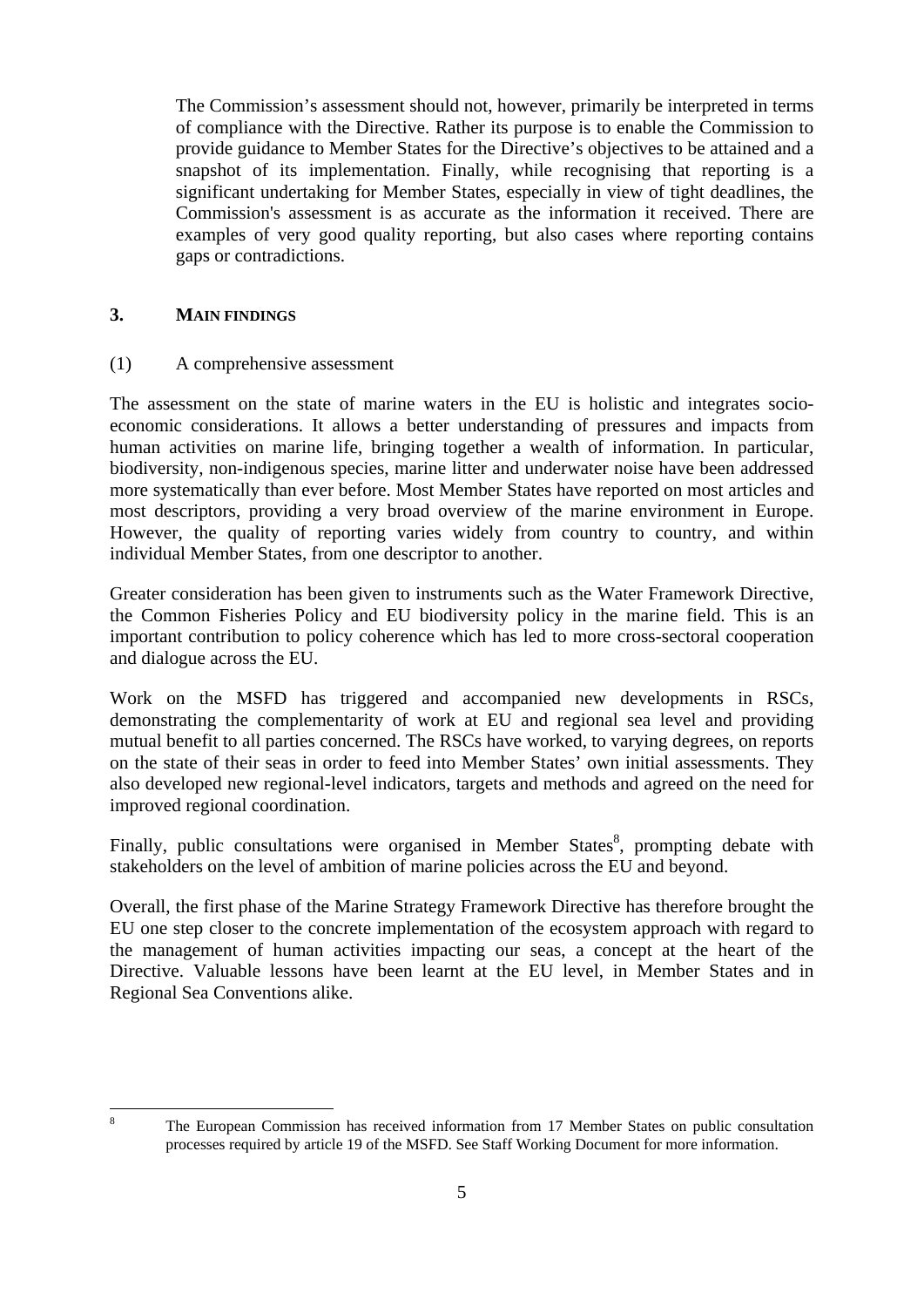#### (2) Adequacy

Despite these positive aspects, the European Commission also found inadequacies in Member States' submissions, with even the best-performing Member States still having to address specific shortcomings.

The Member States' initial assessment under article 8 provides the evidence base on which the implementation of the Directive relies. Yet, the initial assessment reports often give only a fragmented overview of the state of the marine environment, not always reflecting the available knowledge in its entirety.

The presence of data gaps in Member States' reports is inevitable, as there are still significant gaps in knowledge on marine issues, and the scope of the assessment required by article 8 of the MSFD is very comprehensive. Yet, only a few Member States put forward a strategy on how to close the existing data gaps before the next reporting cycle, for instance through future plans for monitoring at national or regional level. The results of research projects specifically addressing gaps in knowledge on marine issues relevant to the 11 descriptors of the MSFD have not always been made best use of. Finally, Member States did not use the initial assessment to establish a baseline: a missed opportunity which makes it difficult, and in some cases impossible to assess the distance to target.

Furthermore, an adequate determination of GES under article 9 is particularly important in this first phase of implementation, as it sets the level of ambition which Member States commit to achieve by 2020.

Most Member States reported on GES for all descriptors and some set ambitious benchmarks through its definition. Nevertheless, a majority failed to go beyond the basic GES delineation as set out in the Directive. For instance, many did not include qualitative or explanatory elements that would illustrate the concept and provide added value, ambition and clearly defined goals. GES has also often not been set in a measurable way, making it impossible to assess in practice to what extent it is achieved. High qualitative ambitions in GES determination, when they do exist, often remain of an aspirational kind.

In addition, Member States have in some instances not systematically built on existing EU legislation and RSC standards. This could stem from the fact that the relationship between the MSFD and other relevant legislation may not be clear enough for all. Mostly, however, a "pick and choose" approach has been adopted by certain Member States, which only take partial account of existing rules, objectives and limit values. If left unchanged, attaining GES as currently defined would only lead to a modest improvement in the quality of our oceans.

The same conclusions can be drawn in relation to the targets set according to article 10 of the MSFD. Member States have set a wide variety of targets, which differ in their level of ambition and specificity. Most importantly, the environmental targets set are in some cases not sufficient to achieve good environmental status.

#### (3) Consistency

Another general concern is the lack of consistency in Member States' implementation. In particular the logical link between the initial assessment (the point of departure), the determination of GES (the final objective) and the targets (the effort needed to reach the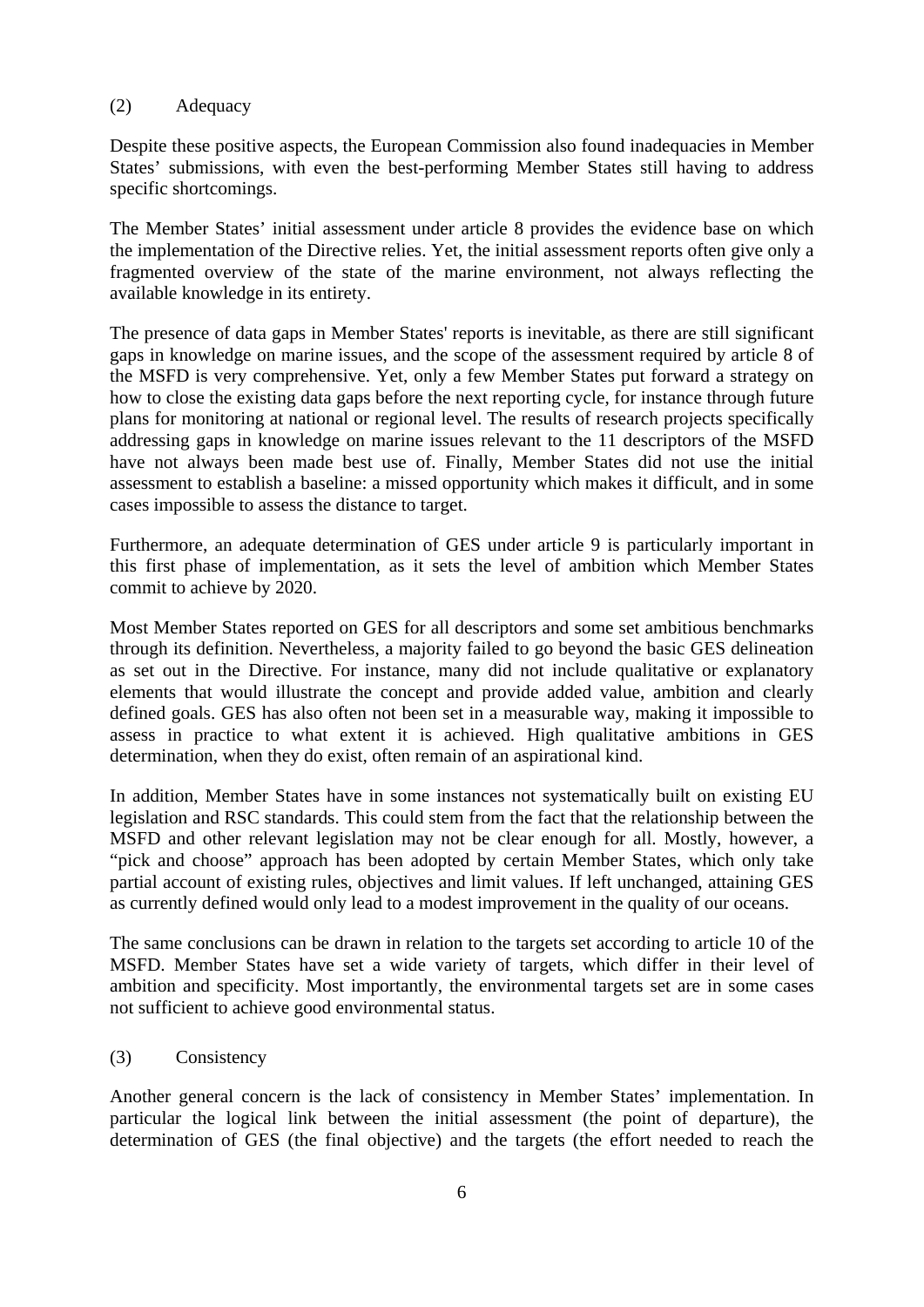objective, starting from the point of departure) has not been recognised by all. Some Member States did not distinguish clearly between the determination of GES and the targets themselves, or did not take into account their initial assessment in developing targets, turning a comprehensive, holistic process in a series of unrelated reporting exercises.

### (4) Coherence

Regional cooperation through the RSCs protecting the EU's marine waters is well-developed. Significant commitments were made by all RSCs to implement the ecosystem approach and support MSFD implementation. Unfortunately, Member States' use of the results of regional cooperation within their marine strategies varies. Sometimes, the relevant work developed under RSCs came too late, but when it was on time, it has not always been used in national reports.

This has resulted in a lack of coherence within the EU, and also within the same marine region or subregion (required by Article 3(5)b and 5(2) MSFD). While coherence varies widely across the EU and is high in some regions and for some descriptors, overall levels are moderate to low. Member States in the North East Atlantic show the highest level of coherence (nevertheless with significant room for improvement) while coherence is lowest in the Mediterranean and in particular in the Black Sea (although the latter could only be partially assessed).

Thus, there is no shared EU understanding of GES, even at a (sub-)regional level. There are over 20 different GES determinations across the EU, and therefore no common or comparable goals.

### **4. RECOMMENDATIONS AND NEXT STEPS**

The analysis of the first phase of implementation of the MSFD clearly shows that much more progress needs to be made to avoid an insufficient, inefficient, piecemeal and unnecessarily costly approach to the protection of the marine environment.

Comparability of the reporting of Member States is low and makes coordinated action and analysis difficult. Therefore, it will be challenging not only to achieve GES by 2020, but even to know how far we are from meeting the objective. It will also deprive economic operators of a level playing field across the EU and its marine regions. It jeopardizes an important resource base, without which Blue Growth will not be sustainable in the long term.

A window of opportunity is now open to improve this situation ahead of the development of Monitoring Programmes and Programmes of Measures planned for 2014 and 2015 respectively. These will deliver better results at lower cost if they are coordinated or developed jointly across Member States.

(1) The lessons learnt so far

Anticipating the results of the present assessment, a number of lessons have already been learnt by the Commission and the Member States and translated into concrete initiatives: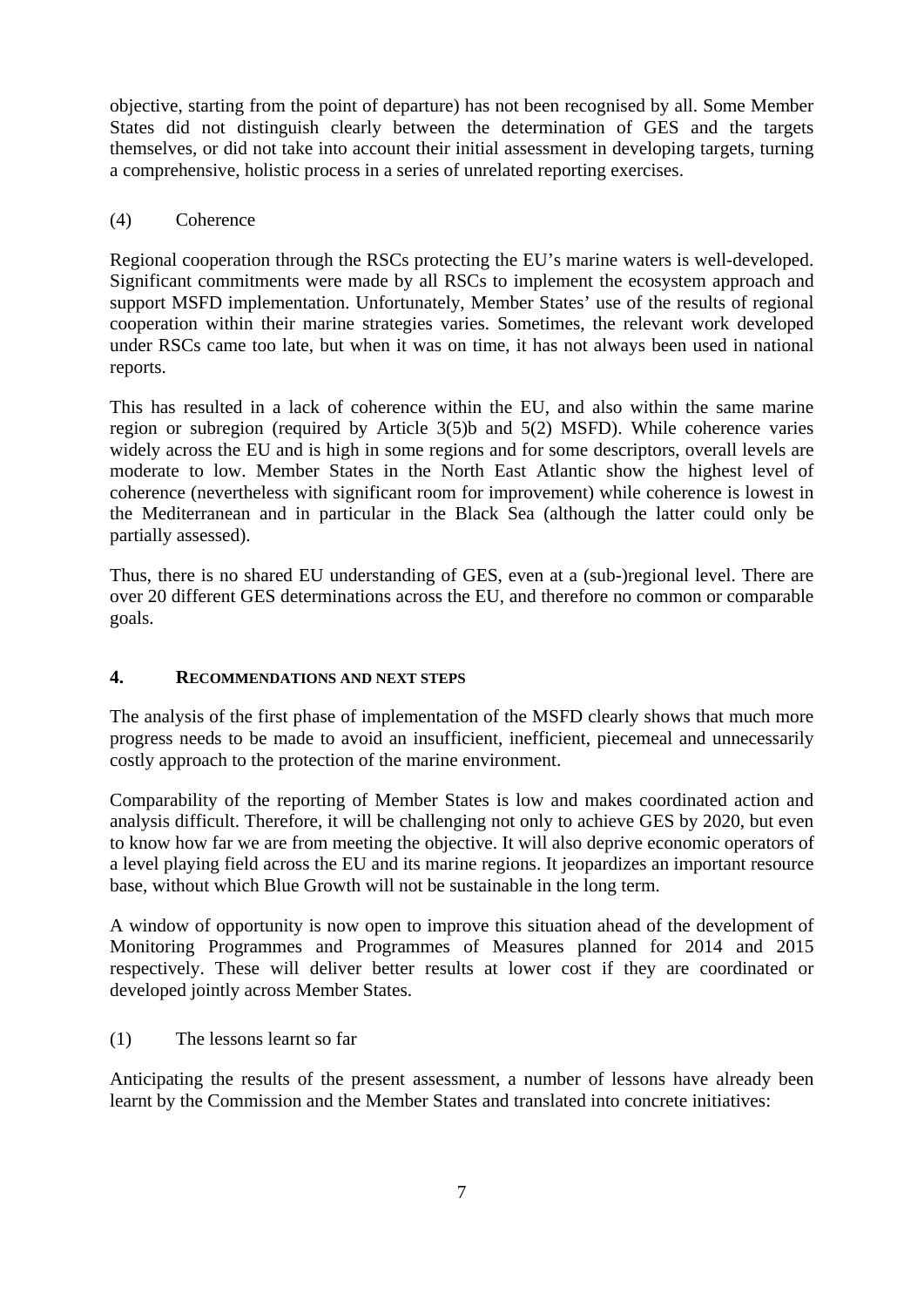- $-$  The Common Implementation Strategy for the MSFD<sup>9</sup> has been adapted to new challenges and a new work programme for implementing the  $MSPD<sup>10</sup>$  has been developed for 2014-2018, jointly with Member States, RSCs and other relevant actors. The joint programme identifies key milestones, strengthens cooperation with RSCs and foresees the development of guidance aimed at improving the joint understanding of MSFD requirements.
- Additional support for implementation has been made available to Member States, through tailor-made and hands-on projects funded under the EU's Integrated Maritime Policy. These projects are, for instance, dedicated to improving the directive's implementation in the Mediterranean and in the Black Sea.
- Steps have been taken to streamline and simplify the reporting obligations of Member States, as well as to draw on existing reporting under relevant legislation, based on the principle of *"report once, use many times"*.

### (2) Way forward

Beyond these lessons learnt much more needs to be done within the present implementation cycle and before the reporting exercise is repeated in 2018. This will require not only a number of specific actions and a higher ambition level, but also a different way of thinking about how to implement the MSFD, in order to remedy the identified shortcomings.

In the short term, and in accordance with article 12 of the MFSD, it is essential to ensure that the most positive aspects of implementation so far are capitalised upon, and that the weaknesses identified do not adversely affect the future implementation of the MSFD. In order to do so, Member States should give swift and serious consideration to the following recommendations including when preparing the monitoring programmes and programmes of measures. In particular Member States should:

- use the monitoring programmes to address the shortcomings and gaps identified in the initial assessment;
- systematically use standards stemming from EU legislation (such as the Common Fisheries Policies, the Water Framework Directive, the Habitats Directive, etc. and the proposed directive on Maritime Spatial Planning (MSP) and Integrated Coastal Management  $(ICM)^{11}$  as soon as it enters into force) as minimum requirements. If such standards do not exist, Member States should use region-specific common indicators developed by the relevant RSCs in their monitoring programmes and programmes of measures;

<sup>-&</sup>lt;br>9 The Directive requires from Member States detailed and coordinated input. In order to facilitate this work, Member States and the European Commission have set up an informal programme of coordination, the Common Implementation Strategy (CIS).<br><sup>10</sup> Work Programme agreed as part of the CIS:

[http://ec.europa.eu/environment/marine/eu-coast-and-marine-policy/implementation/index](http://ec.europa.eu/environment/marine/eu-coast-and-marine-policy/implementation/index_en.htm)\_en.htm<br> [Proposal for a Directive establishing a Framework for Maritime Spatial Planning and Integ](http://ec.europa.eu/environment/marine/eu-coast-and-marine-policy/implementation/index_en.htm)rated Coastal Management, COM (2013)133 final.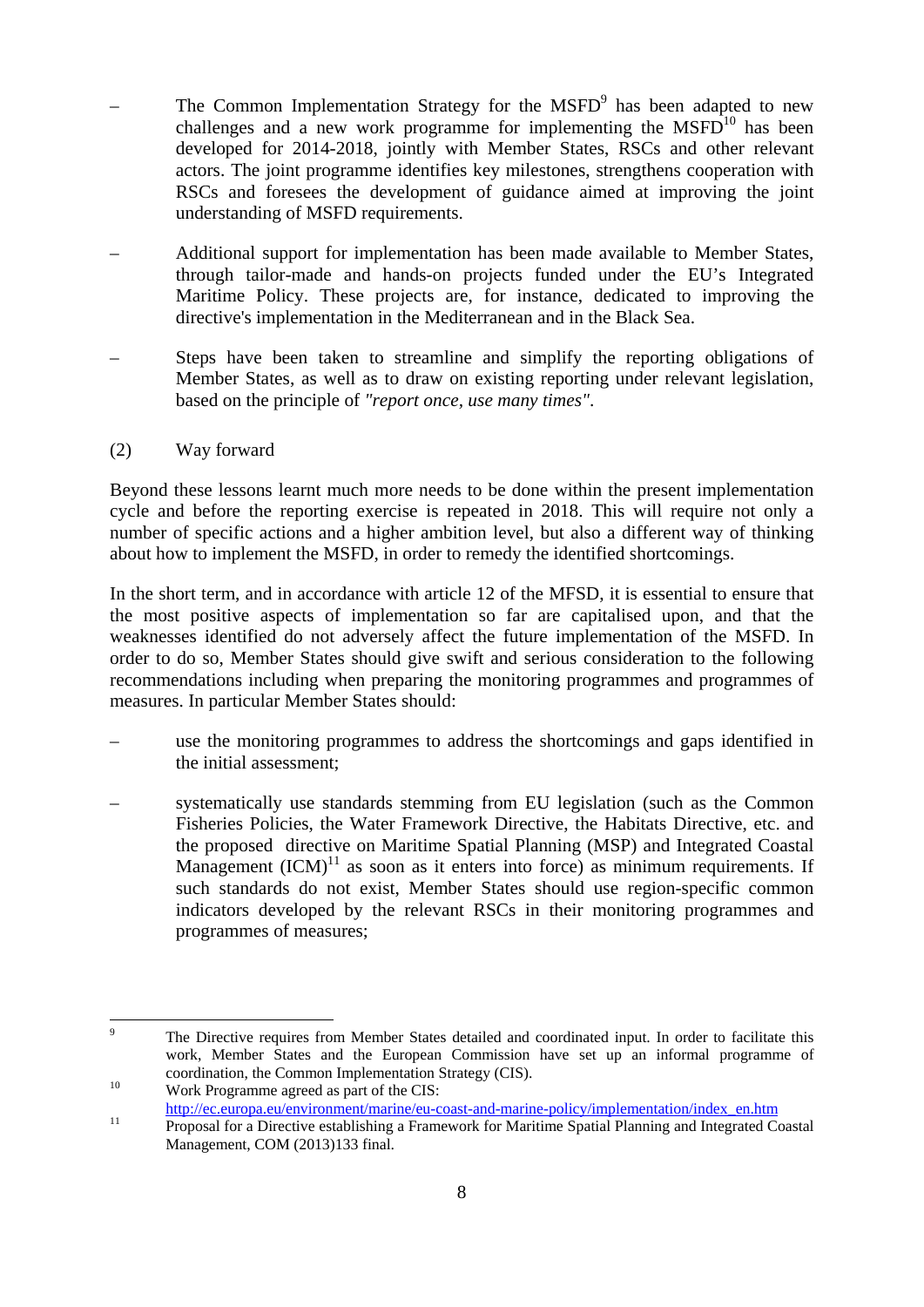– review and, where possible, update their GES and targets in preparation for the monitoring and measures programmes to allow for a consistent approach *within and among regions and* between the different provisions;

In addition, where the Commission has found shortcomings, Member States should, as soon as possible and by 2018 at the latest, significantly improve the quality and coherence of their determinations of GES, their initial assessments and their environmental targets, to ensure that the second round of implementation yields greater benefits. In particular, the following actions should be taken:

- revise, strengthen and improve the current GES Decision 2010/477/EU by 2015, aiming at a clearer, simpler, more concise, more coherent and comparable set of GES criteria and methodological standards; this review could also factor in the impacts of climate change on the GES assessment<sup>12</sup>;
- review Annex III of the MSFD, and if necessary revise, and develop specific guidance to ensure a more coherent and consistent approach for assessments in the next implementation cycle;

implement a modern and effective data and information sharing system between the EU (EEA) and RSCs ("WISE-Marine"), taking full advantage of the ongoing developments to improve accessibility and interoperability of marine data through the "Marine Knowledge 2020" initiative;

- systematically use assessments carried out for other relevant EU legislation or under RSCs by Member States, with preparatory work starting immediately;
- develop action plans, coordinated at (sub-)regional level to rectify the shortcomings identified at the latest by  $2018^{13}$ .

Last but not least, regional cooperation must be at the very heart of MSFD implementation, and influence national implementation processes, rather than the other way around. At the regional level, the Commission and the Member States should cooperate with other Contracting Parties in the context of the RSCs, to stimulate further coordination at regional or sub-regional level, bearing in mind that each RSC has its specificities. Member States should then use the results systematically in national implementation processes. The Commission and the Member States should continue discussion on how best to foster regional cooperation and further strengthen cooperation with the RSCs, in particular to further align work programmes.

These recommendations aim at providing a clear framework for a gradually improving the cooperative approach to MSFD implementation, with gradual steps and objectives to be met at all relevant levels. This way forward, if implemented fully and rapidly by all, well before 2018, will help achieve the required urgent policy step-change, and will improve the way we jointly address the protection of our oceans and seas in the little time left before 2020.

 $12$ 12 As outlined in SWD (2013) 133 final (as part of the Commission's "EU Strategy on adaptation to climate change"). 13 These action plans could be inspired by the Structured Implementation and Information Framework

approach and defining the various steps to be undertaken by a Member States to improve implementation (see COM(2012) 95).